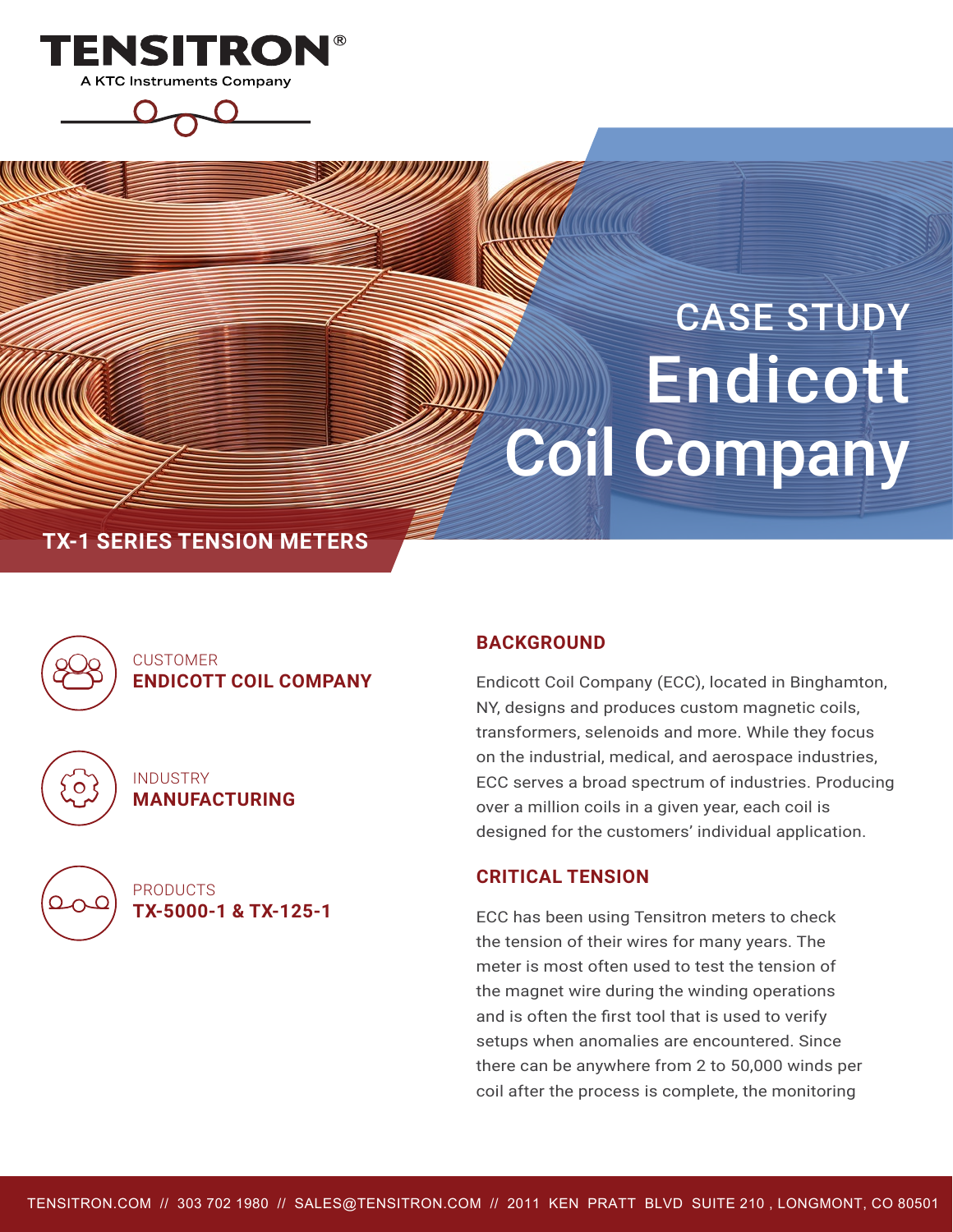

ECC trusts the TX-1 series tension meters because they are easy to use and get the job done.



of tension is critical to their ability to maintain control of important electrical characteristics and ensure long term product reliability.

#### **TENSITRON SOLUTION**

When ECC decided to update their tension meters, they looked directly to the partnership they have with Tensitron for a quality solution. For the upgrade, they purchased the TX-5000-1 and TX-125-1 tension meters, which allow them to test the tension on a range of wire diameters. They use the meters throughout the day to verify setups and adjust the tension quickly and effectively. The meters allow for a tighter and more controlled build process, which has resulted in more consistent and repeatable electrical characteristics, while reducing waste due to rework and scrap. ECC trusts the TX-1 series tension meters because they are easy to use and get the job done.

The TX-1 series can test tension on multiple types of wires, fiber optics, and filaments ranging from 0 to 5,000 grams. Its available in multiple models depending on material size and desired tension range.

Learn how Tensitron tension meters can improve your business process by contacting sales@tensitron.com.